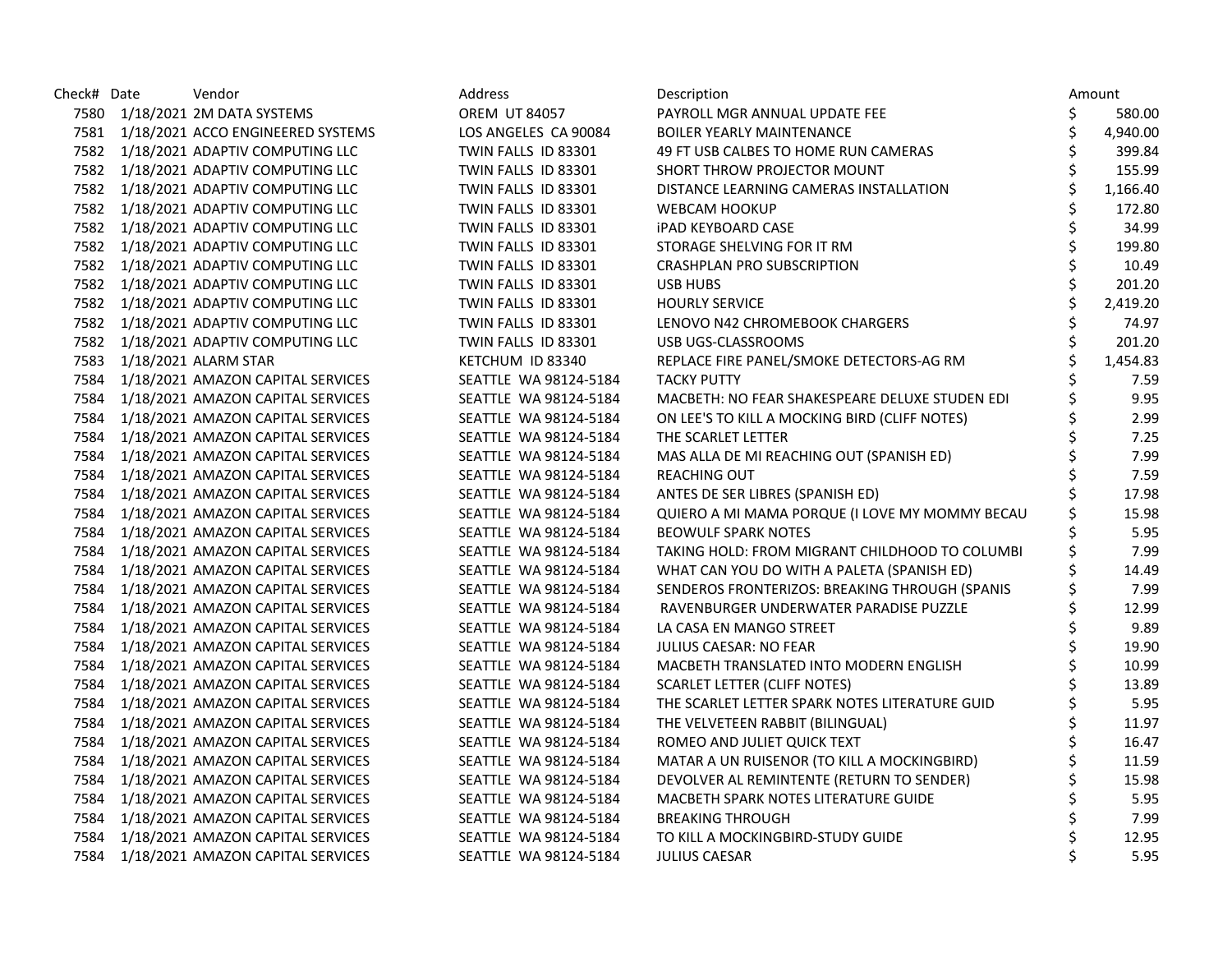| 7584 | 1/18/2021 AMAZON CAPITAL SERVICES      | SEATTLE WA 98124-5184 | I LOVE YOU SUN/I LOVE MOON (BILINGUAL)        | \$ | 7.99   |
|------|----------------------------------------|-----------------------|-----------------------------------------------|----|--------|
|      | 7584 1/18/2021 AMAZON CAPITAL SERVICES | SEATTLE WA 98124-5184 | <b>SHIPPING</b>                               | \$ | 6.95   |
| 7584 | 1/18/2021 AMAZON CAPITAL SERVICES      | SEATTLE WA 98124-5184 | STORAGE BOXES W/ LIDS (SET OF 4)              | \$ | 130.00 |
| 7584 | 1/18/2021 AMAZON CAPITAL SERVICES      | SEATTLE WA 98124-5184 | SUBMERSIBLE WATER PUMP (3 PACK)               | \$ | 139.98 |
| 7584 | 1/18/2021 AMAZON CAPITAL SERVICES      | SEATTLE WA 98124-5184 | <b>HYDORPONIC NET CUP SET</b>                 | \$ | 35.97  |
| 7584 | 1/18/2021 AMAZON CAPITAL SERVICES      | SEATTLE WA 98124-5184 | DUBMERSIBLE PUMP FILTER                       | \$ | 96.72  |
| 7584 | 1/18/2021 AMAZON CAPITAL SERVICES      | SEATTLE WA 98124-5184 | SULFURIC ACID                                 | \$ | 18.38  |
| 7584 | 1/18/2021 AMAZON CAPITAL SERVICES      | SEATTLE WA 98124-5184 | PH TEST PAPER STRIPS                          | \$ | 6.59   |
| 7584 | 1/18/2021 AMAZON CAPITAL SERVICES      | SEATTLE WA 98124-5184 | 100 FT GARDEN HOSE                            | \$ | 36.99  |
| 7584 | 1/18/2021 AMAZON CAPITAL SERVICES      | SEATTLE WA 98124-5184 | <b>120 PACK CLONE COLLARS</b>                 | \$ | 29.95  |
| 7584 | 1/18/2021 AMAZON CAPITAL SERVICES      | SEATTLE WA 98124-5184 | HORMODIN #1 ROOTING HORMONE                   | \$ | 35.21  |
| 7584 | 1/18/2021 AMAZON CAPITAL SERVICES      | SEATTLE WA 98124-5184 | <b>SHIPPING</b>                               | \$ | 12.32  |
| 7584 | 1/18/2021 AMAZON CAPITAL SERVICES      | SEATTLE WA 98124-5184 | ELMERS GLUE STICKS (60 PACK)                  | \$ | 24.49  |
| 7584 | 1/18/2021 AMAZON CAPITAL SERVICES      | SEATTLE WA 98124-5184 | KEEBOR PERMANENT MARKESR (60 PACK)            | \$ | 16.98  |
| 7584 | 1/18/2021 AMAZON CAPITAL SERVICES      | SEATTLE WA 98124-5184 | <b>WATERCOLOR PAINT SETS (24 SETS)</b>        | \$ | 18.97  |
| 7584 | 1/18/2021 AMAZON CAPITAL SERVICES      | SEATTLE WA 98124-5184 | WATER COLOR PAPER (100 PACK)                  | \$ | 40.48  |
| 7584 | 1/18/2021 AMAZON CAPITAL SERVICES      | SEATTLE WA 98124-5184 | <b>SHIPPING</b>                               | \$ | 12.92  |
| 7584 | 1/18/2021 AMAZON CAPITAL SERVICES      | SEATTLE WA 98124-5184 | <b>BROOM/DUSTPAN SET</b>                      | \$ | 19.99  |
| 7584 | 1/18/2021 AMAZON CAPITAL SERVICES      | SEATTLE WA 98124-5184 | <b>GRAPH PAPER</b>                            | \$ | 42.90  |
| 7584 | 1/18/2021 AMAZON CAPITAL SERVICES      | SEATTLE WA 98124-5184 | <b>FILLER PAPER</b>                           | \$ | 19.80  |
| 7584 | 1/18/2021 AMAZON CAPITAL SERVICES      | SEATTLE WA 98124-5184 | ROMEO AND JULIET NOVELS                       | \$ | 79.60  |
| 7584 | 1/18/2021 AMAZON CAPITAL SERVICES      | SEATTLE WA 98124-5184 | <b>BROOM/DUSTPAN SETS</b>                     | \$ | 30.14  |
| 7584 | 1/18/2021 AMAZON CAPITAL SERVICES      | SEATTLE WA 98124-5184 | <b>GALLON OF EXPO DRY ERASE CLEANER</b>       | \$ | 38.32  |
| 7584 | 1/18/2021 AMAZON CAPITAL SERVICES      | SEATTLE WA 98124-5184 | SET OF 2 CLASSROOM CLOCKS                     | \$ | 29.33  |
| 7584 | 1/18/2021 AMAZON CAPITAL SERVICES      | SEATTLE WA 98124-5184 | <b>BARBELL COLLARS</b>                        | \$ | 55.80  |
| 7584 | 1/18/2021 AMAZON CAPITAL SERVICES      | SEATTLE WA 98124-5184 | CHALK BLOCK FOR WEIGHT ROOM                   | \$ | 10.99  |
| 7584 | 1/18/2021 AMAZON CAPITAL SERVICES      | SEATTLE WA 98124-5184 | <b>72 PACK OF PENCILS</b>                     | \$ | 62.98  |
| 7584 | 1/18/2021 AMAZON CAPITAL SERVICES      | SEATTLE WA 98124-5184 | DRAWING PENS (SET OF 24)                      | \$ | 386.75 |
| 7584 | 1/18/2021 AMAZON CAPITAL SERVICES      | SEATTLE WA 98124-5184 | BATTERY INTERRUPTER FOR ADAPTED TOYS          | \$ | 54.75  |
|      | 7584 1/18/2021 AMAZON CAPITAL SERVICES | SEATTLE WA 98124-5184 | <b>WEIGHTED BLANKET</b>                       | \$ | 39.99  |
| 7584 | 1/18/2021 AMAZON CAPITAL SERVICES      | SEATTLE WA 98124-5184 | ABLE NET 5/" BIG RED TWIST SWITCH             | \$ | 45.62  |
| 7584 | 1/18/2021 AMAZON CAPITAL SERVICES      | SEATTLE WA 98124-5184 | "COPPERHEADS" (SNAKES)                        | \$ | 5.97   |
| 7584 | 1/18/2021 AMAZON CAPITAL SERVICES      | SEATTLE WA 98124-5184 | #10 ENVELOPES                                 | \$ | 66.09  |
| 7584 | 1/18/2021 AMAZON CAPITAL SERVICES      | SEATTLE WA 98124-5184 | <b>SHIPPING</b>                               | Ś  | 17.58  |
| 7584 | 1/18/2021 AMAZON CAPITAL SERVICES      | SEATTLE WA 98124-5184 | CAJAS DE CARTON: RELATOS DE LA VIDA PEREGRINA | \$ | 6.95   |
| 7584 | 1/18/2021 AMAZON CAPITAL SERVICES      | SEATTLE WA 98124-5184 | THE GINGERBREAD MAN (BILINGUAL)               | \$ | 19.95  |
| 7584 | 1/18/2021 AMAZON CAPITAL SERVICES      | SEATTLE WA 98124-5184 | MACBETH THE GRAPHIC NOVEL                     | \$ | 9.99   |
| 7584 | 1/18/2021 AMAZON CAPITAL SERVICES      | SEATTLE WA 98124-5184 | YO NO SOY TU PERFECTA HIJA MEXICANA           | \$ | 12.98  |
| 7584 | 1/18/2021 AMAZON CAPITAL SERVICES      | SEATTLE WA 98124-5184 | THE THREE LITTLE PIGS (BILINGUAL)             | \$ | 19.95  |
| 7584 | 1/18/2021 AMAZON CAPITAL SERVICES      | SEATTLE WA 98124-5184 | ROMEO AND JULIET CLIFF NOTES                  | \$ | 6.99   |
| 7584 | 1/18/2021 AMAZON CAPITAL SERVICES      | SEATTLE WA 98124-5184 | MACBETH (CLIFF COMPLETE)                      | \$ | 6.99   |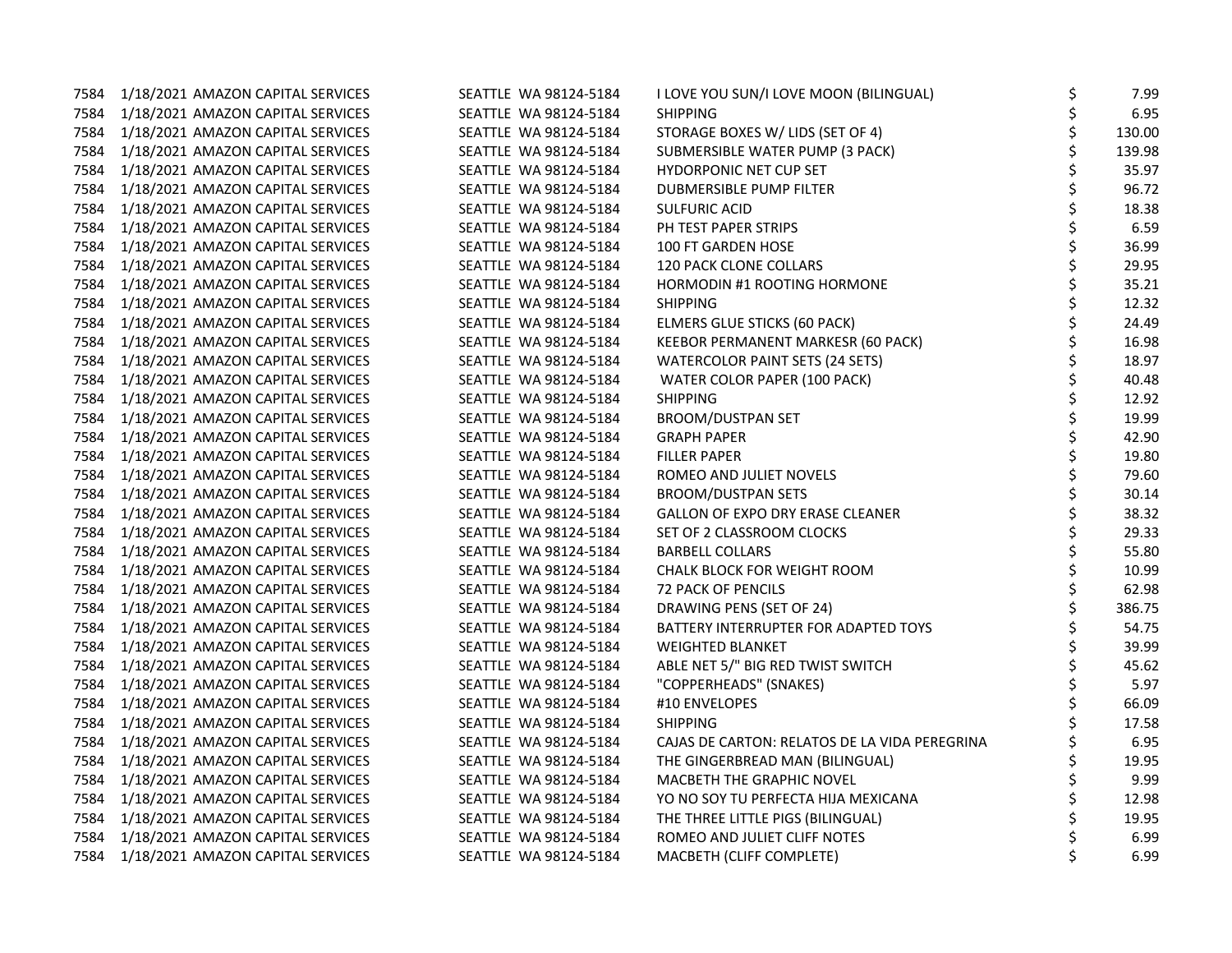| 7584 | 1/18/2021 AMAZON CAPITAL SERVICES            | SEATTLE WA 98124-5184    | <b>CLIPBOARDS (SET OF 30)</b>                   | \$<br>32.95     |
|------|----------------------------------------------|--------------------------|-------------------------------------------------|-----------------|
|      | 7584 1/18/2021 AMAZON CAPITAL SERVICES       | SEATTLE WA 98124-5184    | 12 MOTIVATIONAL POSTERS                         | \$<br>14.99     |
| 7584 | 1/18/2021 AMAZON CAPITAL SERVICES            | SEATTLE WA 98124-5184    | <b>BEOWULF (CLIFF NOTES)</b>                    | \$<br>8.38      |
| 7584 | 1/18/2021 AMAZON CAPITAL SERVICES            | SEATTLE WA 98124-5184    | LITTLE RED RIDING HOOD (BILINGUAL)              | \$<br>23.94     |
|      | 7584 1/18/2021 AMAZON CAPITAL SERVICES       | SEATTLE WA 98124-5184    | THE THREE BILLY GOATS GRUFF (BILINGUAL)         | \$<br>19.95     |
|      | 7584 1/18/2021 AMAZON CAPITAL SERVICES       | SEATTLE WA 98124-5184    | TROPICAL BIRDS JIGSAW PUZZLE                    | 19.99           |
|      | 7584 1/18/2021 AMAZON CAPITAL SERVICES       | SEATTLE WA 98124-5184    | SENDEROS FRONTERIZOS: BREAKING THROUGH SPANIS   | 6.73            |
| 7584 | 1/18/2021 AMAZON CAPITAL SERVICES            | SEATTLE WA 98124-5184    | LEARNING RESOURCES VIEW-THRU GEOMETRIC SOLIDS   | 17.99           |
| 7584 | 1/18/2021 AMAZON CAPITAL SERVICES            | SEATTLE WA 98124-5184    | ENEL TIEMPO DE LAS MARIPOSAS                    | \$<br>14.29     |
| 7584 | 1/18/2021 AMAZON CAPITAL SERVICES            | SEATTLE WA 98124-5184    | STUDENTS GUIDE:ROMEO AND JULIET                 | \$<br>12.99     |
|      | 7585 1/18/2021 AMERICAN FIDELITY             | OKLAHOMA CITY OK 73125   | HSA DEPOSIT - 012021                            | \$<br>751.75    |
|      | 7586 1/18/2021 ASSOCIATED BUSINESS FORMS LLC | TWIN FALLS ID 83301      | TAX FORMS & ENVELOPES                           | \$<br>116.00    |
|      | 7587 1/18/2021 BLUE CROSS OF IDAHO           | <b>BOISE ID 83707</b>    | MEDICAL BENEFIT - 012021                        | \$<br>32,585.58 |
| 7588 | 1/18/2021 BURKS TRACTOR CO INC               | TWIN FALLS ID 83301      | LIFT ARM PINS FOR PLOW BLADE                    | \$<br>9.22      |
| 7589 | 1/18/2021 SPARKLIGHT                         | PHOENIX AZ 85062-8000    | PHONE SERVICE                                   | \$<br>330.36    |
|      | 7590 1/18/2021 CDW GOVERNMENT                | CHICAGO IL 60675-1515    | SECURLY SAFETY CLOUD                            | 3,600.00        |
|      | 7590 1/18/2021 CDW GOVERNMENT                | CHICAGO IL 60675-1515    | GOOGLE APPS EDUCATION ENTERPRISE LICENSE        | 1,440.00        |
|      | 7591 1/18/2021 CHARLIE'S PRODUCE             | SEATTLE WA 98124         | <b>PRODUCE</b>                                  | 713.45          |
|      | 7591 1/18/2021 CHARLIE'S PRODUCE             | SEATTLE WA 98124         | <b>PRODUCE</b>                                  | \$<br>450.05    |
|      | 7591 1/18/2021 CHARLIE'S PRODUCE             | SEATTLE WA 98124         | <b>PRODUCE</b>                                  | \$<br>615.55    |
|      | 7592 1/18/2021 CITY OF HANSEN                | HANSEN ID 83334          | <b>WATER</b>                                    | \$<br>229.50    |
|      | 7592 1/18/2021 CITY OF HANSEN                | HANSEN ID 83334          | <b>SEWER</b>                                    | \$<br>301.50    |
|      | 7592 1/18/2021 CITY OF HANSEN                | HANSEN ID 83334          | <b>SUMMER IRRIGATION</b>                        | \$<br>15.03     |
|      | 7593 1/18/2021 CULLIGAN MAGIC VALLEY         | TWIN FALLS ID 83301      | ELEM                                            | \$<br>32.35     |
|      | 7594 1/18/2021 DECKER INC                    | VASSAR MI 48768-8802     | <b>SHIPPING</b>                                 | \$<br>29.84     |
|      | 7594 1/18/2021 DECKER INC                    | VASSAR MI 48768-8802     | <b>BUS SIGNS FOR PRESCHOOL &amp; ELEMENTARY</b> | \$<br>231.90    |
|      | 7595 1/18/2021 DELL MARKETING L.P.           | CHICAGO IL 60680-2816    | DELL LATTITUDE 5510 LAPTOP                      | \$<br>1,096.44  |
|      | 7596 1/18/2021 ETC LITE LLC                  | SAN ANTONIO TX 78232     | 1095 FORMS                                      | \$<br>45.00     |
|      | 7597 1/18/2021 SHAMROCK FOODS                | SEATTLE WA 98124-1846    | <b>FOOD SUPPLIES</b>                            | \$<br>799.42    |
|      | 7597 1/18/2021 SHAMROCK FOODS                | SEATTLE WA 98124-1846    | <b>SSD LUNCH</b>                                | \$<br>125.78    |
|      | 7597 1/18/2021 SHAMROCK FOODS                | SEATTLE WA 98124-1846    | <b>FOOD SUPPLIES</b>                            | \$<br>276.24    |
| 7597 | 1/18/2021 SHAMROCK FOODS                     | SEATTLE WA 98124-1846    | <b>FOOD SUPPLIES</b>                            | \$<br>479.58    |
| 7597 | 1/18/2021 SHAMROCK FOODS                     | SEATTLE WA 98124-1846    | <b>FOOD SUPPLIES</b>                            | \$<br>1,014.48  |
| 7598 | 1/18/2021 GEM STATE PAPER                    | TWIN FALLS ID 83303-0469 | <b>CUSTODIAL SUPPLIES</b>                       | \$<br>24.67     |
|      | 7598 1/18/2021 GEM STATE PAPER               | TWIN FALLS ID 83303-0469 | PAPERBAGS TAKE OUT CONTAINERS MOP               | \$<br>202.01    |
|      | 7598 1/18/2021 GEM STATE PAPER               | TWIN FALLS ID 83303-0469 | <b>PAPER BAGS</b>                               | 16.99           |
|      | 7598 1/18/2021 GEM STATE PAPER               | TWIN FALLS ID 83303-0469 | <b>BRUSH ROLL</b>                               | \$<br>29.36     |
| 7598 | 1/18/2021 GEM STATE PAPER                    | TWIN FALLS ID 83303-0469 | <b>CUSTODIAL SUPPLIES</b>                       | \$<br>150.46    |
|      | 7598 1/18/2021 GEM STATE PAPER               | TWIN FALLS ID 83303-0469 | <b>CUSTODIAL SUPPLIES</b>                       | \$<br>323.04    |
|      | 7598 1/18/2021 GEM STATE PAPER               | TWIN FALLS ID 83303-0469 | <b>HAND SOAP</b>                                | \$<br>127.84    |
|      | 7599 1/18/2021 GREAT AMERICA FINANCIAL SERV  | DALLAS TX 75266-0831     | <b>COPIER AGREEMENT-HS</b>                      | \$<br>121.00    |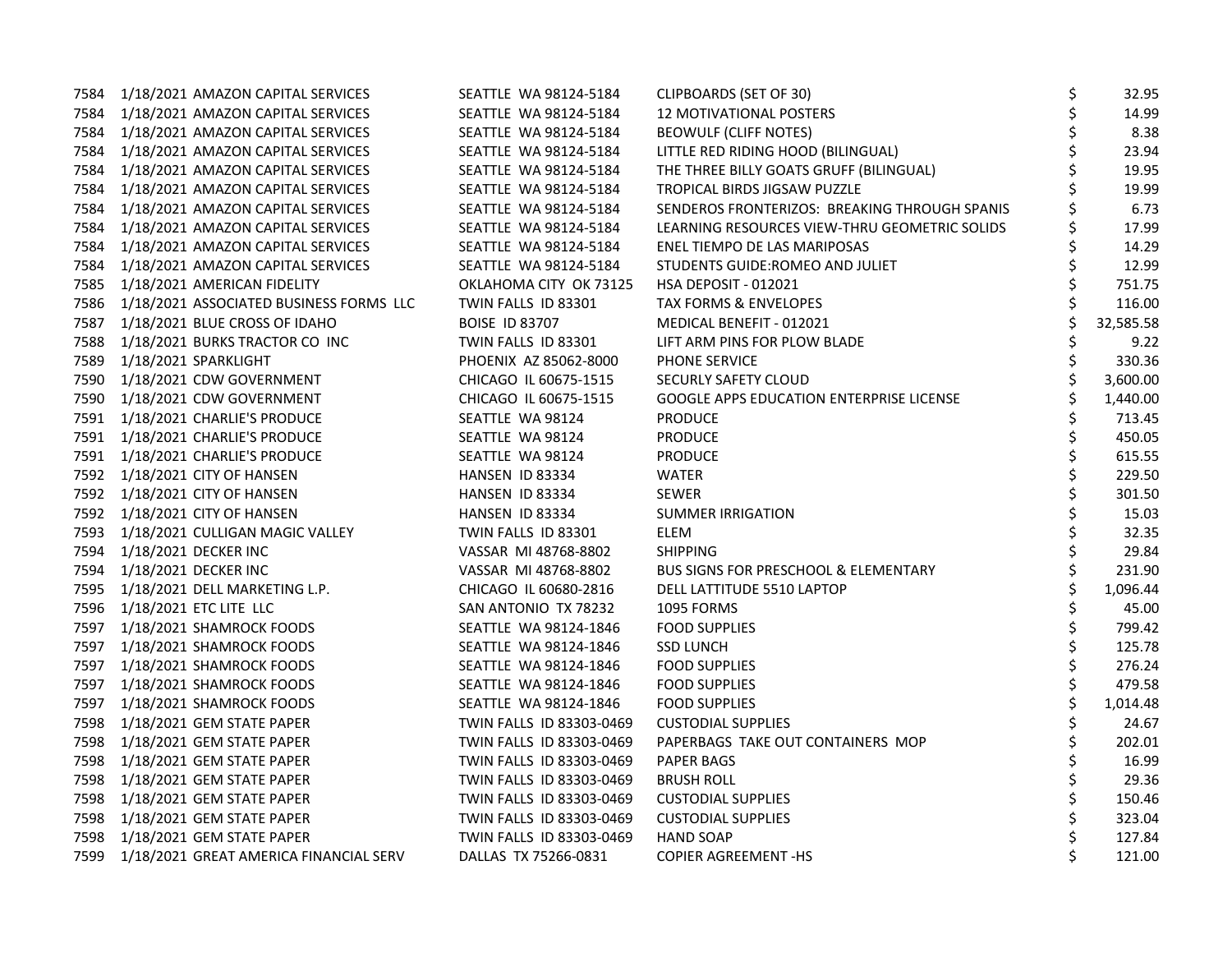7600 1/18/2021 HANSEN SCHOOL DISTRICT #415 7601 1/18/2021 HANSEN SCHOOL DISTRICT #415 7602 1/18/2021 HANSEN SCHOOL DISTRICT #415 7602 1/18/2021 HANSEN SCHOOL DISTRICT #415 7602 1/18/2021 HANSEN SCHOOL DISTRICT #415 7602 1/18/2021 HANSEN SCHOOL DISTRICT #415 7602 1/18/2021 HANSEN SCHOOL DISTRICT #415 7602 1/18/2021 HANSEN SCHOOL DISTRICT #415 7602 1/18/2021 HANSEN SCHOOL DISTRICT #415 7602 1/18/2021 HANSEN SCHOOL DISTRICT #415 7602 1/18/2021 HANSEN SCHOOL DISTRICT #415 7602 1/18/2021 HANSEN SCHOOL DISTRICT #415 7602 1/18/2021 HANSEN SCHOOL DISTRICT #415 7602 1/18/2021 HANSEN SCHOOL DISTRICT #415 7602 1/18/2021 HANSEN SCHOOL DISTRICT #415 7602 1/18/2021 HANSEN SCHOOL DISTRICT #415 7602 1/18/2021 HANSEN SCHOOL DISTRICT #415 7602 1/18/2021 HANSEN SCHOOL DISTRICT #415 7602 1/18/2021 HANSEN SCHOOL DISTRICT #415 7602 1/18/2021 HANSEN SCHOOL DISTRICT #415 7602 1/18/2021 HANSEN SCHOOL DISTRICT #415 7602 1/18/2021 HANSEN SCHOOL DISTRICT #415 7602 1/18/2021 HANSEN SCHOOL DISTRICT #415 7602 1/18/2021 HANSEN SCHOOL DISTRICT #415 7602 1/18/2021 HANSEN SCHOOL DISTRICT #415 7602 1/18/2021 HANSEN SCHOOL DISTRICT #415 7602 1/18/2021 HANSEN SCHOOL DISTRICT #415 7602 1/18/2021 HANSEN SCHOOL DISTRICT #415 7602 1/18/2021 HANSEN SCHOOL DISTRICT #415 7602 1/18/2021 HANSEN SCHOOL DISTRICT #415 7602 1/18/2021 HANSEN SCHOOL DISTRICT #415 7602 1/18/2021 HANSEN SCHOOL DISTRICT #415 7602 1/18/2021 HANSEN SCHOOL DISTRICT #415 7602 1/18/2021 HANSEN SCHOOL DISTRICT #415 7602 1/18/2021 HANSEN SCHOOL DISTRICT #415 7602 1/18/2021 HANSEN SCHOOL DISTRICT #415 7602 1/18/2021 HANSEN SCHOOL DISTRICT #415 7602 1/18/2021 HANSEN SCHOOL DISTRICT #415 7602 1/18/2021 HANSEN SCHOOL DISTRICT #415 7602 1/18/2021 HANSEN SCHOOL DISTRICT #415 7602 1/18/2021 HANSEN SCHOOL DISTRICT #415

| EMPLOYER SHARE FICA/MDCR - 012021         | Ş                     | 11,731.78 |
|-------------------------------------------|-----------------------|-----------|
| <b>EMPLOYER SHARE RETIREMENT - 012021</b> |                       | 18,286.40 |
| ADMIN ASSISTANT-ELEMENTA - 012021         | \$\$\$                | 1,254.60  |
| ADMIN ASSISTANT-SEC - 012021              |                       | 1,428.00  |
| <b>BUSINESS OPERATION - 012021</b>        |                       | 3,497.83  |
| <b>BUILDING CARE - 012021</b>             |                       | 4,581.24  |
| <b>BUILDING MAINT - 012021</b>            | ややや やや                | 4,783.87  |
| <b>GROUNDS - 012021</b>                   |                       | 278.66    |
| TRANSPORTATION-SUPERVISO - 012021         |                       | 1,183.05  |
| TRANSPORTATION-MECHANIC - 012021          |                       | 499.20    |
| TRANSPORTATION- PUPIL TR - 012021         |                       | 1,463.31  |
| TRANSPORTATION-OTHER - 012021             |                       | 131.20    |
| TRANSPORTATION-OFFICE - 012021            |                       | 211.81    |
| TRANSPORTATION- DOWN TIM - 012021         |                       | 200.90    |
| TRANSPORTATION- ACTVTY D - 012021         |                       | 256.07    |
| 21ST CENTURY GRANT-CLASS - 012021         |                       | 136.50    |
| SECONDARY-CTE-AG - 012021                 |                       | 666.66    |
| ELEMENTARY TEACHER - 012021               |                       | 40,293.91 |
| SAFE & DRUG FREE - 012021                 |                       | 333.33    |
| TITLE I-COUNSELOR - 012021                |                       | 710.58    |
| TITLE I-CLASSIFIED - 012021               |                       | 2,233.71  |
| TITLE I-CERTIFIED - 012021                | ささそうさそうさうさうさうさうさうさうさう | 4,743.20  |
| ELEMENTARY-ELL CERTIFIED - 012021         |                       | 259.58    |
| ELEMENTARY-LITERACY TEAC - 012021         |                       | 1,455.69  |
| ELEMENTARY PARA - 012021                  |                       | 1,076.25  |
| CARES-ESSERF CLASSIFIED - 012021          |                       | (525.00)  |
| MIGRANT C CERTIFIED SEC - 012021          |                       | 222.50    |
| MIGRANT C-CLASSIFIED ELE - 012021         |                       | 945.89    |
| MIGRANT C CERTIFIED ELEM - 012021         |                       | 435.00    |
| SUB TEACHER-ELEMENTARY - 012021           |                       | 380.00    |
| SUB PARA-ELEMENTARY - 012021              |                       | 266.00    |
| SECONDARY TEACHER - 012021                |                       | 28,655.55 |
| SECONDARY-ELL CERTIFIED - 012021          |                       | 259.58    |
| SUB TEACHER-SECONDARY - 012021            | ちゃやちゃ                 | 380.00    |
| SECONDARY-VOCATIONAL EDU - 012021         |                       | 3,697.91  |
| SPECIAL ED CERTIFIED-ELE - 012021         |                       | 3,776.00  |
| SPECIAL ED CERTIFIED-SEC - 012021         |                       | 3,375.00  |
| SPECIAL ED CLASSIFIED-EL - 012021         |                       | 1,114.34  |
| SPECIAL ED CLASSIFIED-SE - 012021         |                       | 91.64     |
| SPECIAL ED PRESCHOOL-TEA - 012021         | \$<br>\$              | 3,942.66  |
| SPECIAL ED PRESCHOOL-PAR - 012021         |                       | 438.72    |
|                                           |                       |           |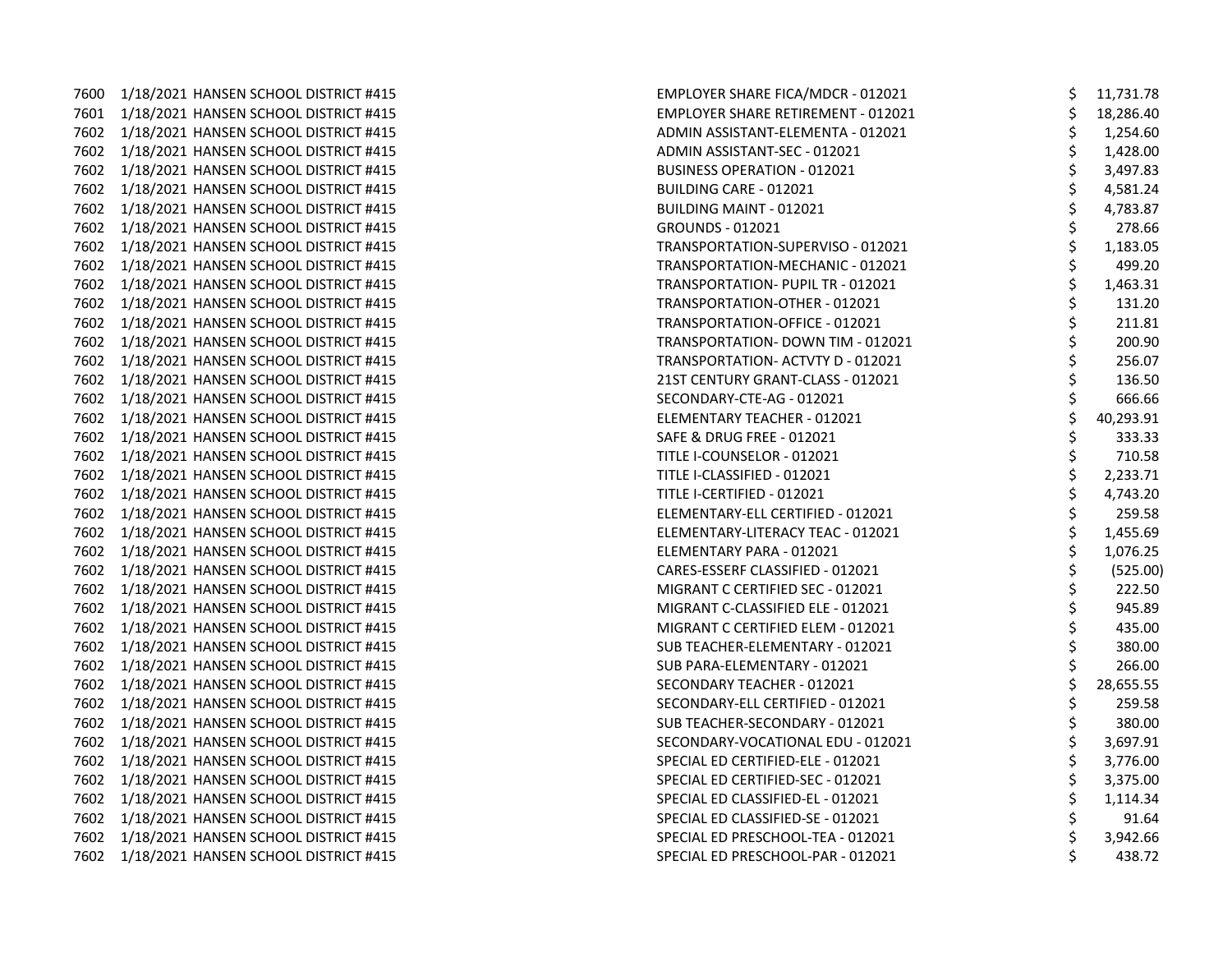|      | 7602 1/18/2021 HANSEN SCHOOL DISTRICT #415 |                                              | ACTIVITY-ATHLETIC DIRECT - 012021              | \$ | 433.33   |
|------|--------------------------------------------|----------------------------------------------|------------------------------------------------|----|----------|
|      | 7602 1/18/2021 HANSEN SCHOOL DISTRICT #415 |                                              | GUIDANCE-ELEM - 012021                         | \$ | 785.92   |
|      | 7602 1/18/2021 HANSEN SCHOOL DISTRICT #415 |                                              | <b>GUIDANCE EXTENDED DAYS - 012021</b>         | \$ | 278.58   |
|      | 7602 1/18/2021 HANSEN SCHOOL DISTRICT #415 |                                              | GUIDANCE-SEC - 012021                          |    | 2,628.55 |
|      | 7602 1/18/2021 HANSEN SCHOOL DISTRICT #415 |                                              | SPED SUPPORT-CERT - 012021                     | \$ | 4,890.66 |
|      | 7602 1/18/2021 HANSEN SCHOOL DISTRICT #415 |                                              | SPED SUPPORT DIRECTOR-EL - 012021              | \$ | 291.66   |
|      | 7602 1/18/2021 HANSEN SCHOOL DISTRICT #415 |                                              | SPED SUPPORT DIRECTOR-SE - 012021              | \$ | 291.66   |
|      | 7602 1/18/2021 HANSEN SCHOOL DISTRICT #415 |                                              | DISTRICT ADMINISTRAT - 012021                  | \$ | 7,437.50 |
|      | 7602 1/18/2021 HANSEN SCHOOL DISTRICT #415 |                                              | ADMINISTRATION-ELEMENTAR - 012021              | \$ | 4,899.83 |
|      | 7602 1/18/2021 HANSEN SCHOOL DISTRICT #415 |                                              | ADMINISTRATION-SECONDARY - 012021              | \$ | 5,215.95 |
| 7602 | 1/18/2021 HANSEN SCHOOL DISTRICT #415      |                                              | IDEA PART B CLASSIFIED S - 012021              | \$ | 1,299.03 |
|      | 7602 1/18/2021 HANSEN SCHOOL DISTRICT #415 |                                              | IDEA PART B-CLASSIFIED E - 012021              | \$ | 1,672.00 |
|      | 7602 1/18/2021 HANSEN SCHOOL DISTRICT #415 |                                              | FOOD SERVICE - 012021                          | \$ | 2,679.30 |
|      | 7602 1/18/2021 HANSEN SCHOOL DISTRICT #415 |                                              | IDEA PART B PRESCHOOL - 012021                 | \$ | 408.50   |
|      | 7602 1/18/2021 HANSEN SCHOOL DISTRICT #415 |                                              | MEDICIAD CLASSIFIED SEC - 012021               | \$ | 1,117.26 |
|      | 7602 1/18/2021 HANSEN SCHOOL DISTRICT #415 |                                              | MEDICAID-CLASSIFIED ELEM - 012021              | \$ | 430.00   |
| 7602 | 1/18/2021 HANSEN SCHOOL DISTRICT #415      |                                              | TITLE IV-CLASSIFIED - 012021                   | \$ | 860.50   |
|      | 7602 1/18/2021 HANSEN SCHOOL DISTRICT #415 |                                              | RURAL EDUC CERTEFIED SEC - 012021              | \$ | 175.00   |
|      | 7602 1/18/2021 HANSEN SCHOOL DISTRICT #415 |                                              | RURAL EDUC CLASSIFIED-EL - 012021              | \$ | 102.77   |
|      | 7602 1/18/2021 HANSEN SCHOOL DISTRICT #415 |                                              | 21st CENTURY-FOOD SERVIC - 012021              | \$ | 95.00    |
|      | 7602 1/18/2021 HANSEN SCHOOL DISTRICT #415 |                                              | 21st CENTURY-TRANSPORTAT - 012021              | \$ | 90.99    |
| 7602 | 1/18/2021 HANSEN SCHOOL DISTRICT #415      |                                              | 21st CENTURY GRANT DIREC - 012021              | \$ | 2,832.50 |
| 7602 | 1/18/2021 HANSEN SCHOOL DISTRICT #415      |                                              | 21st CENTURY GRANT-CERTI - 012021              | \$ | 85.50    |
|      | 7602 1/18/2021 HANSEN SCHOOL DISTRICT #415 |                                              | GEAR UP-CLASSIFIED - 012021                    | \$ | 1,200.00 |
|      | 7602 1/18/2021 HANSEN SCHOOL DISTRICT #415 |                                              | COLLEGE/CAREER ADVISOR - 012021                |    | 129.29   |
| 7603 | 1/18/2021 HOME DEPOT CREDIT SERV           | LOUISVILLE KY 40290-1030                     | VARIOUS TOOLS FOR MAINTENANCE                  |    | 317.56   |
| 7604 | 1/18/2021 IDAHO ASSOC. OF SCHOOL ADMIN     | <b>BOISE ID 83705</b>                        | ANNUAL SUBSCRIPTION TO ID EMPLOYMENT WEBSITE   |    | 62.00    |
| 7605 | 1/18/2021 IDAHO DEPT OF HEALTH & WELFARE   | BOISE ID 83720-0036                          | <b>MEDICAID MATCH</b>                          |    | 4,000.00 |
|      | 7606 1/18/2021 IDAHO DIGITAL LEARNING      | <b>BOISE ID 83707</b>                        | TWO PROF DEVELOPMENT SESSIONS FOR BLENDED LEAR |    | 960.00   |
|      | 7607 1/18/2021 IDAHO POWER                 | CAROL STREAM IL 60197-5381 IRRIGATION PUMP   |                                                |    | 19.07    |
|      | 7607 1/18/2021 IDAHO POWER                 | CAROL STREAM IL 60197-5381 FOOTBALL FIELD    |                                                |    | 5.14     |
| 7607 | 1/18/2021 IDAHO POWER                      | CAROL STREAM IL 60197-5381 SOUTH MODULAR     |                                                |    | 16.44    |
| 7607 | 1/18/2021 IDAHO POWER                      | CAROL STREAM IL 60197-5381 GYM               |                                                | \$ | 273.80   |
| 7607 | 1/18/2021 IDAHO POWER                      | CAROL STREAM IL 60197-5381 PRESCHOOL         |                                                | \$ | 64.95    |
| 7607 | 1/18/2021 IDAHO POWER                      | CAROL STREAM IL 60197-5381 ELEMENTARY        |                                                | \$ | 2,312.24 |
| 7607 | 1/18/2021 IDAHO POWER                      | CAROL STREAM IL 60197-5381 JR/SR HIGH SCHOOL |                                                |    | 1,640.48 |
| 7608 | 1/18/2021 CSA CONSULTING LLC               | <b>BOISE ID 83709</b>                        | <b>MEDICAID ADMIN FEE</b>                      |    | 710.45   |
| 7609 | 1/18/2021 INTEGRATED TECHNOLOGIES          | TWIN FALLS ID 83303-1843                     | JR/SR HIGH OFFICE (11/16-12/15)                | \$ | 5.02     |
| 7609 | 1/18/2021 INTEGRATED TECHNOLOGIES          | TWIN FALLS ID 83303-1843                     | JR/SR HIGH COPIES (12/3-1/2)                   | \$ | 194.21   |
| 7610 | 1/18/2021 INTERMOUNTAIN GAS                | BISMARCK ND 58506-5600                       | AG BLDG                                        | \$ | 616.62   |
|      | 7610 1/18/2021 INTERMOUNTAIN GAS           | <b>BISMARCK ND 58506-5600</b>                | JR/SR HIGH                                     | Ś  | 2,184.75 |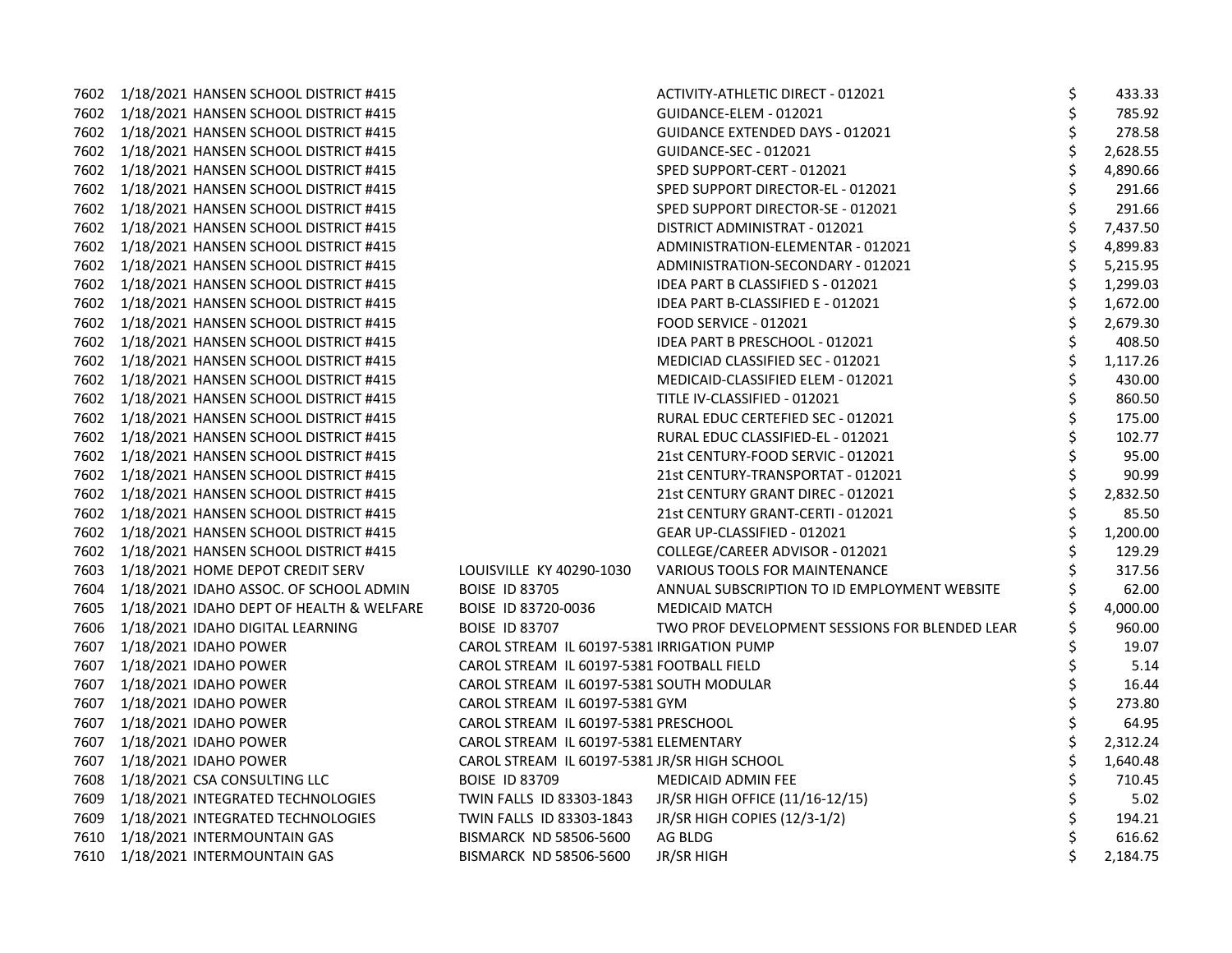|      | 7610 1/18/2021 INTERMOUNTAIN GAS              | BISMARCK ND 58506-5600        | ELEMENTARY                               | \$ | 708.42   |
|------|-----------------------------------------------|-------------------------------|------------------------------------------|----|----------|
|      | 7610 1/18/2021 INTERMOUNTAIN GAS              | BISMARCK ND 58506-5600        | PRESCHOOL                                | \$ | 114.07   |
|      | 7610 1/18/2021 INTERMOUNTAIN GAS              | <b>BISMARCK ND 58506-5600</b> | <b>DOME</b>                              | \$ | 177.65   |
|      | 7611 1/18/2021 JOSTENS                        | CHICAGO IL 60673-1213         | WHITE DIPLOMA COVERS                     | \$ | 154.70   |
|      | 7611 1/18/2021 JOSTENS                        | CHICAGO IL 60673-1213         | <b>SHIPPING</b>                          | \$ | 12.94    |
|      | 7612 1/18/2021 LOCKWOOD SPRINKLERS & SPRAYING | HANSEN ID 83334               | ANT TREATMENT AT ELEMENTARY              | \$ | 45.00    |
|      | 7613 1/18/2021 MEADOW GOLD DAIRY              | ATLANTA GZ 30374-6496         | <b>MILK</b>                              | \$ | 1,256.38 |
|      | 7614 1/18/2021 NAPA AUTO PARTS                | TWIN FALLS ID 83303-1425      | WINDOW WASHER FLUID                      | \$ | 17.94    |
|      | 7614 1/18/2021 NAPA AUTO PARTS                | TWIN FALLS ID 83303-1425      | BATTERY FOR LAWN MOWER                   | \$ | 52.99    |
|      | 7615 1/18/2021 OFFICE DEPOT                   | PHOENIX AZ 85038-9248         | PRINTER CARTRIDGES FOR HS PRINTER        | \$ | 192.87   |
|      | 7616 1/18/2021 PRIMARY THERAPY SOURCE         | TWIN FALLS ID 83301           | MILEAGE/PAPERWORK                        |    | 484.40   |
|      | 7616 1/18/2021 PRIMARY THERAPY SOURCE         | TWIN FALLS ID 83301           | PHYSICAL THERAPY-ELEM MEDICAID           |    | 140.00   |
|      | 7616 1/18/2021 PRIMARY THERAPY SOURCE         | TWIN FALLS ID 83301           | OCCUPATIONAL THERAPY-HS NON MEDICAID     |    | 210.00   |
|      | 7616 1/18/2021 PRIMARY THERAPY SOURCE         | TWIN FALLS ID 83301           | PHYSICAL THERAPY-ELEM NON MEDICAID       |    | 70.00    |
|      | 7616 1/18/2021 PRIMARY THERAPY SOURCE         | TWIN FALLS ID 83301           | PHYSICAL THERAPY-HS NON MEDICAID         | \$ | 140.00   |
|      | 7616 1/18/2021 PRIMARY THERAPY SOURCE         | TWIN FALLS ID 83301           | OCCUPATIONAL THERAPY-ELEM NON MEDICAID   | \$ | 350.00   |
|      | 7616 1/18/2021 PRIMARY THERAPY SOURCE         | TWIN FALLS ID 83301           | OCCUPATIONAL THERAPY-ELEM MEDICAID       |    | 577.50   |
|      | 7617 1/18/2021 RIDLEY'S                       | TWIN FALLS ID 83301           | SUPPLIES FOR AG CLASS                    |    | 33.77    |
|      | 7618 1/18/2021 STS EDUCATION                  | PHOENIX AZ 85062-2999         | <b>CHROMEBOOK MGMT LICENSE</b>           | Ś  | 26.00    |
|      | 7618 1/18/2021 STS EDUCATION                  | PHOENIX AZ 85062-2999         | <b>SHIPPING</b>                          | \$ | 15.00    |
|      | 7618 1/18/2021 STS EDUCATION                  | PHOENIX AZ 85062-2999         | LENOVE 2 IN 1 CHROMBOOK 13"              | \$ | 599.00   |
|      | 7619 1/18/2021 SELECT SOURCE INC              | KIMBERLY ID 83341             | SUPPLIES FOR PATCHING THE WALL           | \$ | 139.51   |
|      | 7619 1/18/2021 SELECT SOURCE INC              | KIMBERLY ID 83341             | TARP TO COVER MOWER                      |    | 44.99    |
|      | 7620 1/18/2021 ST. LUKES HEALTH SYSTEM        | BOISE ID 83701-1012           | DRIVER DOT PHYSICAL                      | \$ | 74.00    |
|      | 7621 1/18/2021 TEK-HUT                        | TWIN FALLS ID 83301           | <b>INTERNET SERVICE</b>                  | \$ | 1,725.00 |
|      | 7622 1/18/2021 TOOLS FOR SCHOOLS              | EMMETT ID 83617               | <b>FOOD SUPPLIES</b>                     | \$ | 4,590.91 |
|      | 7623 1/18/2021 INTERWORLD HIGHWAY LLC         | BOSTON MA 02241-2484          | ELMO DOCUMENT CAMERAS                    | \$ | 1,270.50 |
|      | 7623 1/18/2021 INTERWORLD HIGHWAY LLC         | BOSTON MA 02241-2484          | OPTOMA PROJECTOR                         |    | 1,039.06 |
|      | 7624 1/18/2021 VALLEY WIDE COOPERATIVE        | NAMPA ID 83687                | YELLOW BUS FUEL                          |    | 487.66   |
|      | 7624 1/18/2021 VALLEY WIDE COOPERATIVE        | NAMPA ID 83687                | <b>CAR FUEL</b>                          | \$ | 54.12    |
| 7624 | 1/18/2021 VALLEY WIDE COOPERATIVE             | NAMPA ID 83687                | <b>DEF</b>                               | \$ | 68.40    |
|      | 7624 1/18/2021 VALLEY WIDE COOPERATIVE        | NAMPA ID 83687                | <b>FUEL CREDIT</b>                       | \$ | (2.64)   |
|      | 7625 1/18/2021 VERIZON WIRELESS               | DALLAS TX 75266-0108          | <b>CELL PHONES</b>                       | \$ | 79.85    |
|      | 7626 1/18/2021 VISA                           | TWIN FALLS ID 83303-0249      | <b>WATER &amp; COOKIES FOR CHRISTMAS</b> | \$ | 63.92    |
|      | 7626 1/18/2021 VISA                           | TWIN FALLS ID 83303-0249      | MIGRANT PARENT MEETING                   | \$ | 64.23    |
|      | 7626 1/18/2021 VISA                           | TWIN FALLS ID 83303-0249      | <b>CHRISTMAS LUNCH</b>                   | \$ | 576.18   |
|      | 7626 1/18/2021 VISA                           | TWIN FALLS ID 83303-0249      | <b>ZOOM SUBSCRIPTION</b>                 | \$ | 44.97    |
|      | 7627 1/18/2021 WAYMENT BOB                    | HANSEN ID 83334               | <b>ACTIVITY DRIVER MEALS</b>             | \$ | 52.00    |
|      | 7628 1/18/2021 ZANER-BLOSER INC               | COLUMBUS OH 43260-3711        | <b>SHIPPING</b>                          | \$ | 0.05     |
|      | 7628 1/18/2021 ZANER-BLOSER INC               | COLUMBUS OH 43260-3711        | HANDWRITING GRADE 1 PAPER                |    | 34.47    |
|      | 7629 1/18/2021 SOS DRIVING SCHOOL             | TWIN FALLS ID 83301           | NOVEMBER DRIVERS ED CLASS (1 STUDENT)    | \$ | 400.00   |
|      |                                               |                               |                                          |    |          |